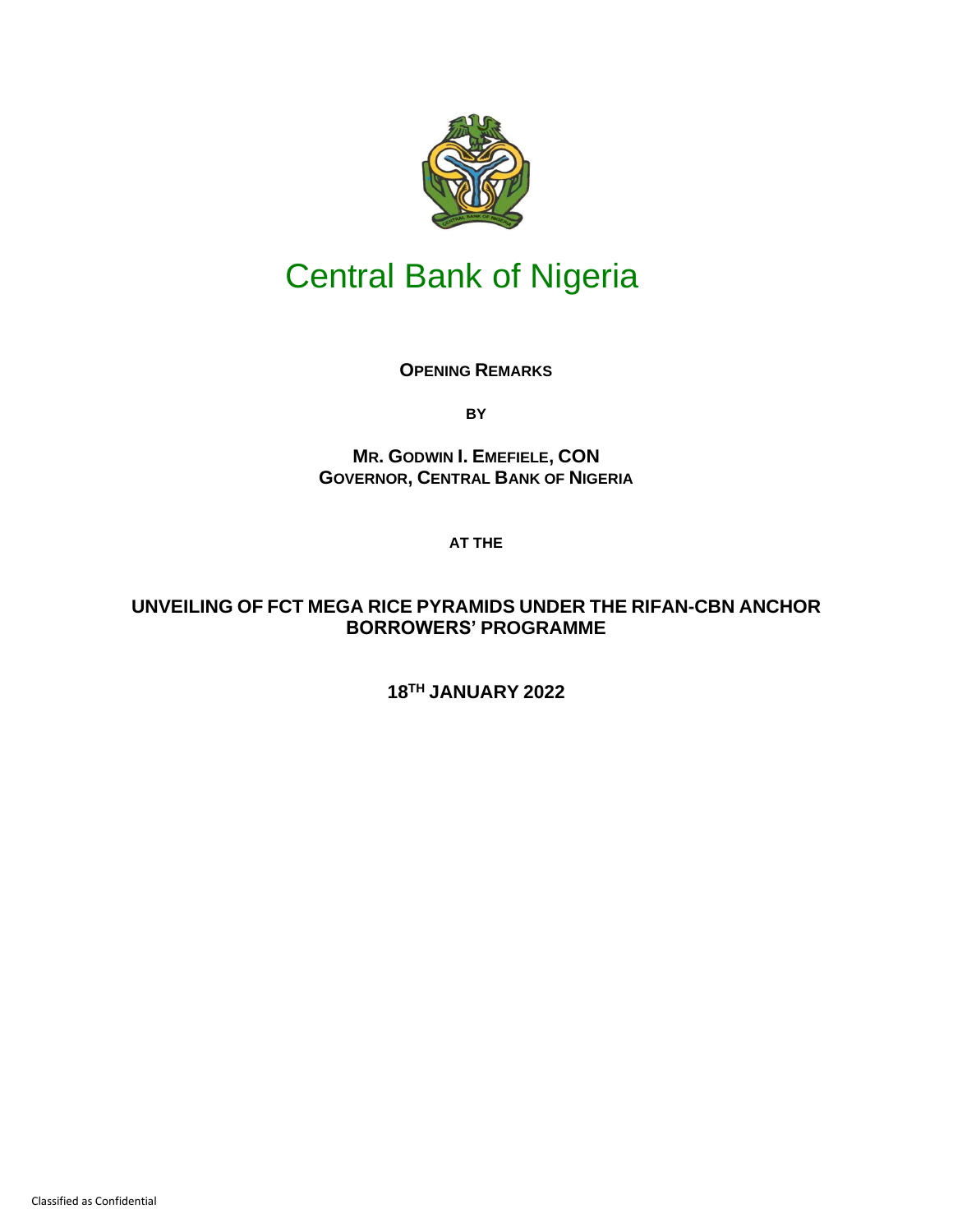

Remarks by **Gov. Godwin I. Emefiele,** *CON* \_\_\_\_\_\_\_\_\_\_\_\_\_\_\_\_\_\_\_\_\_\_\_\_\_\_\_\_\_\_

- **1. Protocols:** Your Excellency the President and Commander in Chief of our Armed Forces, Your Excellency the Vice President, the Honourable Minister of the FCT, the Honourable Minister of Agriculture, other Members of the Federal Executive Council, Colleagues from the Central Bank of Nigeria, Ladies and Gentlemen.
- **2.** My remarks today would focus on three main themes, namely a) the outstanding results of President Buhari's vision for food security; b) the courage and persuasion of our farmers; and c) the conviction that it is still possible to do great things in our country. It is therefore with immeasurable pride and boundless satisfaction that I welcome you to today's epoch-making event, which is the official unveiling of the single largest rice pyramids ever assembled. I am particularly delighted because these stacks of these rice pyramids provide undisputable and unassailable evidence of significant progress under President Buhari's food security initiatives. We may also recall that the Anchor Borrowers' Programme was launched in the early days of this administration. It is therefore fitting that the unveiling of the largest rice pyramids in Africa is coming right within your tenure.
- **3.** I personally salute your vision of making agriculture one of the focal points of your administration. Like the vision of great leaders that prepares countries for the unforeseen, this vision prepared us for the unanticipated impact of Covid-19 on food production. Amidst its associated disruptions in production and supply chains, which led to global increase in the price of most commodities, the resilience of our farmers and the interventions of the CBN continued to ensure the provision of the needed food stock for the populace.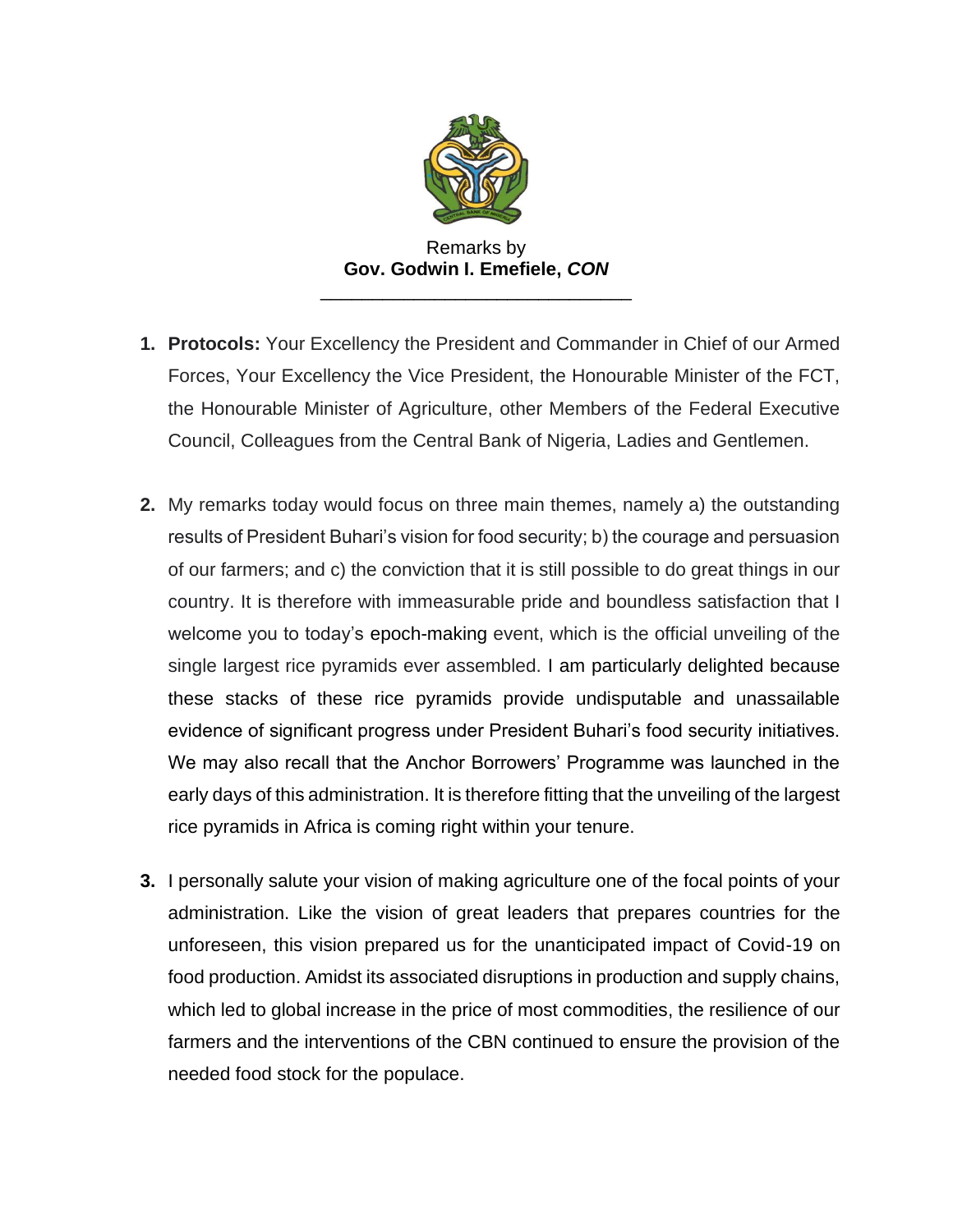- **4.** Your Excellency, permit me to commend the Nigeria smallholder farmers and the leadership of the various commodity associations for their diligence, bravery, patriotism, and adaptability. The past few years have been quite challenging as they have battled with insurgency, banditry, lock downs and other related setbacks. Indeed, we lost some farmers to insurgency attacks nationwide whilst some could not access their farmers for several months. Yet, they kept the faith. They did not give up. They persevered. They did not abandon our fight for food self-sufficiency. Today's event, therefore, is a celebration of their doggedness and an appreciation of their commitment to food security.
- **5.** The Anchor Borrowers' Programme has catalyzed the rural economy and has built a sustainable framework for financing small holder farmers in Nigeria. The Programme has developed an ecosystem among all nodes of the agricultural value chain and these linkages can be better optimized through synergy among all stakeholders. As at the end of December 2021, we have financed 4,489,786 farmers that cultivated 5,300,411 hectares across 21 commodities through 23 Participating Financial Institutions in the 36 States of the Federation and FCT.
- **6.** We are delighted that these efforts have yielded fruits in not just increasing the availability of rice, but also in moderating prices, reducing imports and increasing job creation in the country. For example, Thailand alone exported 1.3 million metric tons of rice to Nigeria in 2014. The ABP was launched in 2015 to curtail these imports, and since then, we have seen incremental reductions in rice imports from Thailand. By 2016, rice imports from Thailand had fallen to only 58,000 metric tons. As of the end of 2021, they only exported 2,160 metric tons to Nigeria, thereby saving us foreign exchange and helping preserve jobs in Nigeria.
- **7.** Beyond increasing our national output from about 5.4 million metric tons in 2015 to over 9 million metric tons in 2021, we have also significantly improved the productivity per hectare of the smallholder farmer from about 2.4 metric tons per ha in 2015 to between about 5 metric tons per ha in 2021. These expansions have not only made Nigeria the largest rice producer in Africa, but has also unlocked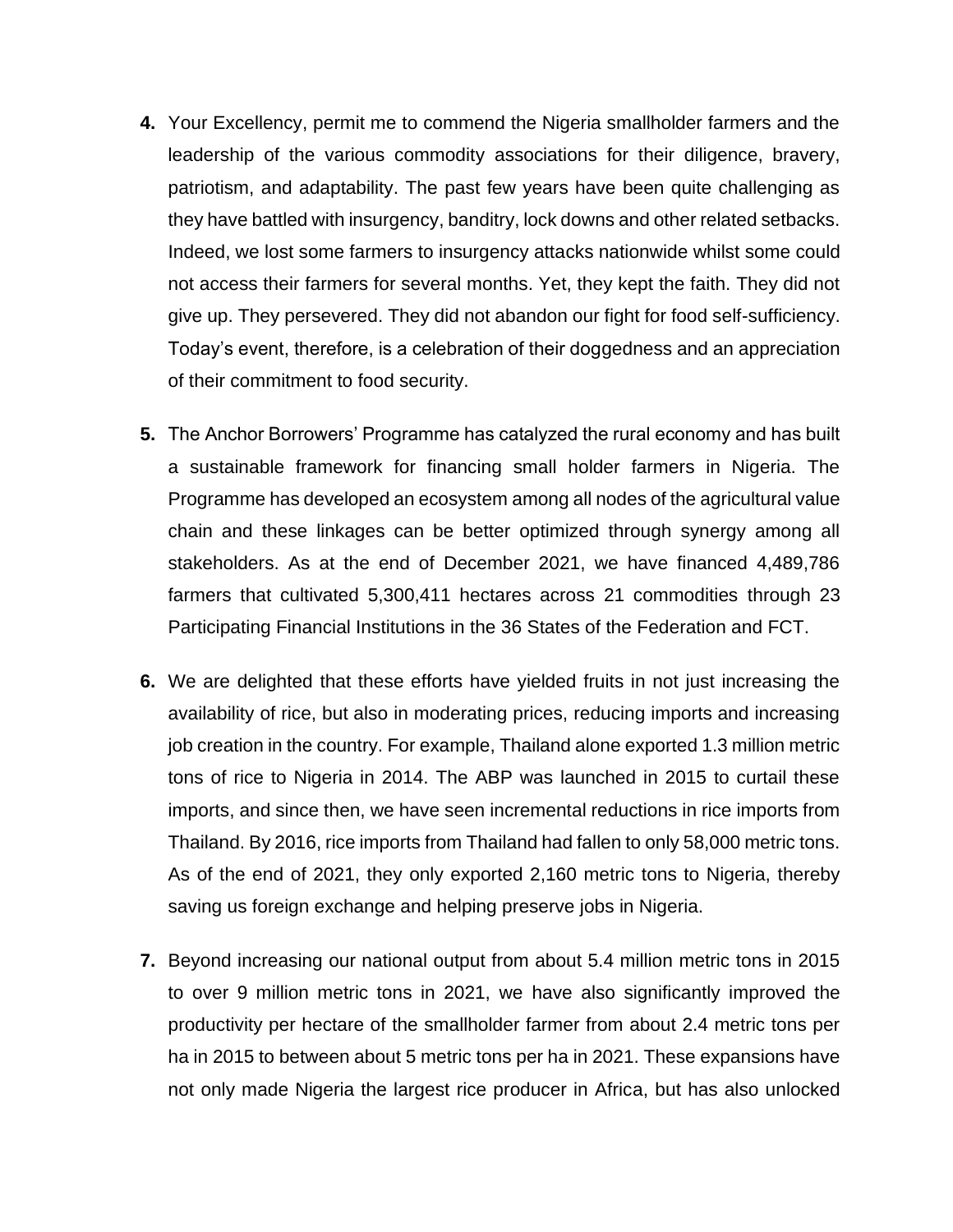enormous private sector investment in the rice value chain as the number of Integrated Rice Mills grew astronomically from 6 in 2015 to over 50 in 2021 with many more in various stages of completion. Today, Nigeria's milled rice matches the foreign rice in quality. Your Excellency, as part of this event, you will be inspecting some of the numerous Nigeria milled rice in the exhibition stands.

- **8.** Taking a cue from our success in the rice value chain, we commenced the "Brown Revolution" last year as our mantra for the transformation of the wheat value chain in Nigeria. Wheat is the 3<sup>rd</sup> mostly consumed grain in Nigeria after maize and rice. It is estimated that we only produce about 1 per cent (63,000 mt) of the 5-6 million mt of wheat consumed annually in Nigeria. This enormous demand-supply gap is bridged with over \$2 billion annual importation of wheat. As a result, wheat accounts for the second highest food import bill in Nigeria, thereby putting pressure on the nation's foreign exchange reserves. We have concluded the 1<sup>st</sup> major wet season wheat farming in Plateau State and planted over 100,000 hectares of wheat across 15 States in the 2021 dry season. This strategic intervention will herald progressive reduction in our wheat import bills over the coming years.
- **9.** We also established a Strategic Maize Reserve with the stock of maize submitted as loan repayment by our farmers. This will provide a buffer for price modulation for the poultry and feed mills nationwide. A total of 241,656.76 MT was aggregated in the 2020 wet and dry seasons, out of which 217,218.53 MT has been disposed to 18 millers and poultry farmers through the Poultry Association of Nigeria. The program was able to stabilize the poultry and livestock sectors during the pandemic and saved the industry and consumers over N10 billion in raw material costs.
- **10.**Our experience over the years has been transformed to operational efficiency of the Programme. We have added several layers of controls to improve on transparency and accountability among all stakeholders and what you are witnessing today is a demonstration of our growth and a strong indication of the enormous potential in the Country's agricultural space. It is important to note that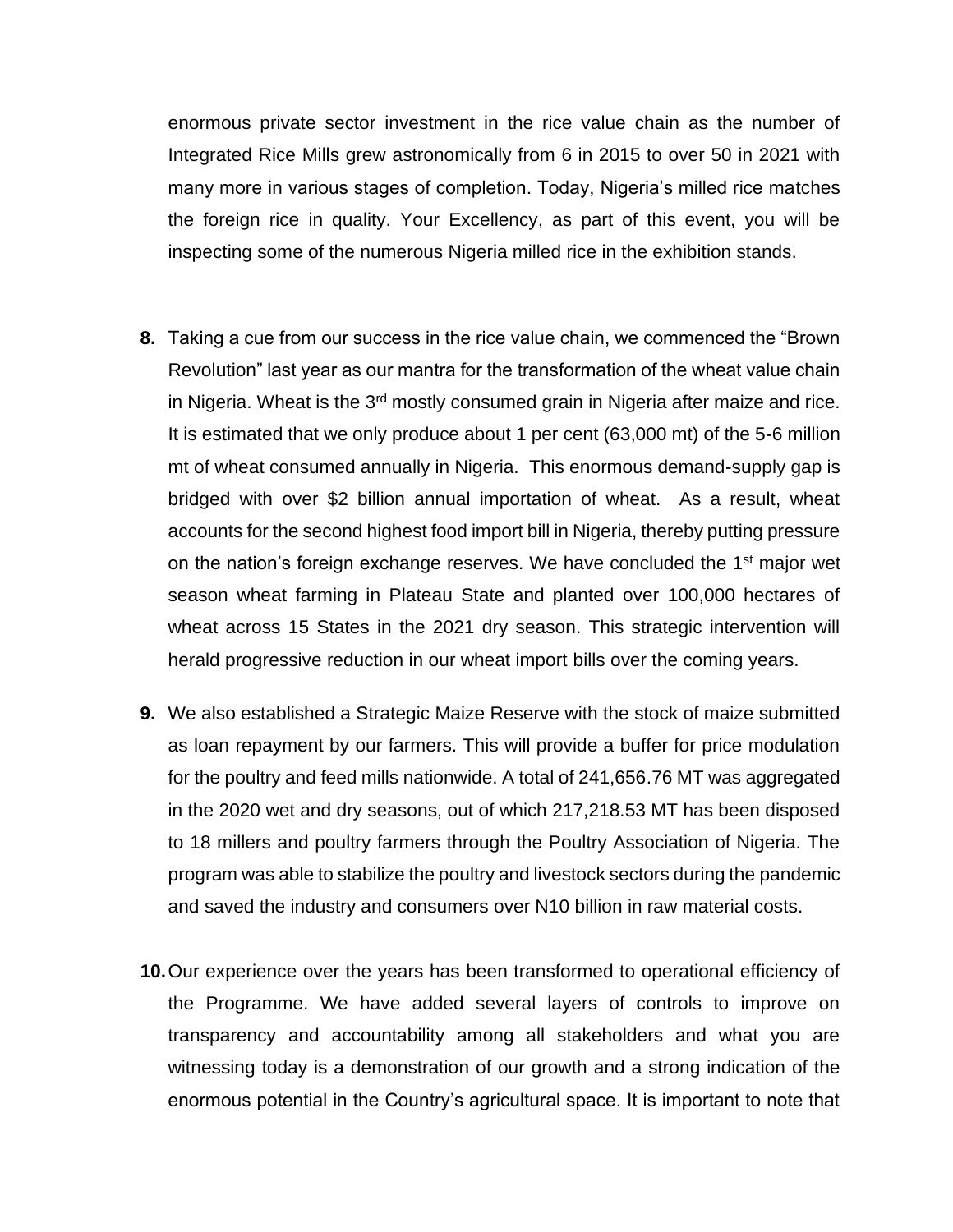this is still a far cry from the desired goal. However, the growth processes reaffirm our belief in the potential inherent in our agricultural space and we can hopefully harness them to lead the diversification agenda of the economy.

- **11.**The mega pyramids being launched today represents aggregated paddy rice submitted as repayment of loans by RIFAN farmers under the 2020 dry season and 2021 wet seasons. Beyond the event, it also symbolizes the efforts made by our farmers to commit to loan repayment through produce submission and ultimately ensure the sustainability of the Programme. To further create value and transfer these gains along the value chain, we have mapped millers to off-take these paddies and we will track the release of their outputs to the market as we strive to manage inflation and grow the rice value chain in Nigeria.
- **12.**The resuscitation of the Nigeria Commodity Exchange (NCX) is another strategic initiative to enhance the food security drive of your administration. A vibrant commodity exchange will significantly enhance post-harvest handling, reduce wastages and guarantee effective pricing for farmers. It will also minimize the adverse effects of the activities of middlemen, commodity hoarders and ultimately transfer the gains from primary production to other nodes of the value chain. This aligns with our resolve to take outputs as loan repayment under the ABP and the produce will drive the operations of the commodity exchange going forward.
- **13.**We have deepened our stakeholders' engagement to increase the arable land under cultivation and improve the productivity per hectare using improved seeds and agronomic practices. We are currently exploring a new rice seed variety with RIFAN that has potential to deliver over 8 tons per ha. The pilot programme should commence in the 2022 dry season, and it has the potential of being the game changer for the rice sector in Nigeria. We will work with the various seed certification authorities and explore the possibility of patenting it for RIFAN as part of their legacies under the Programme.